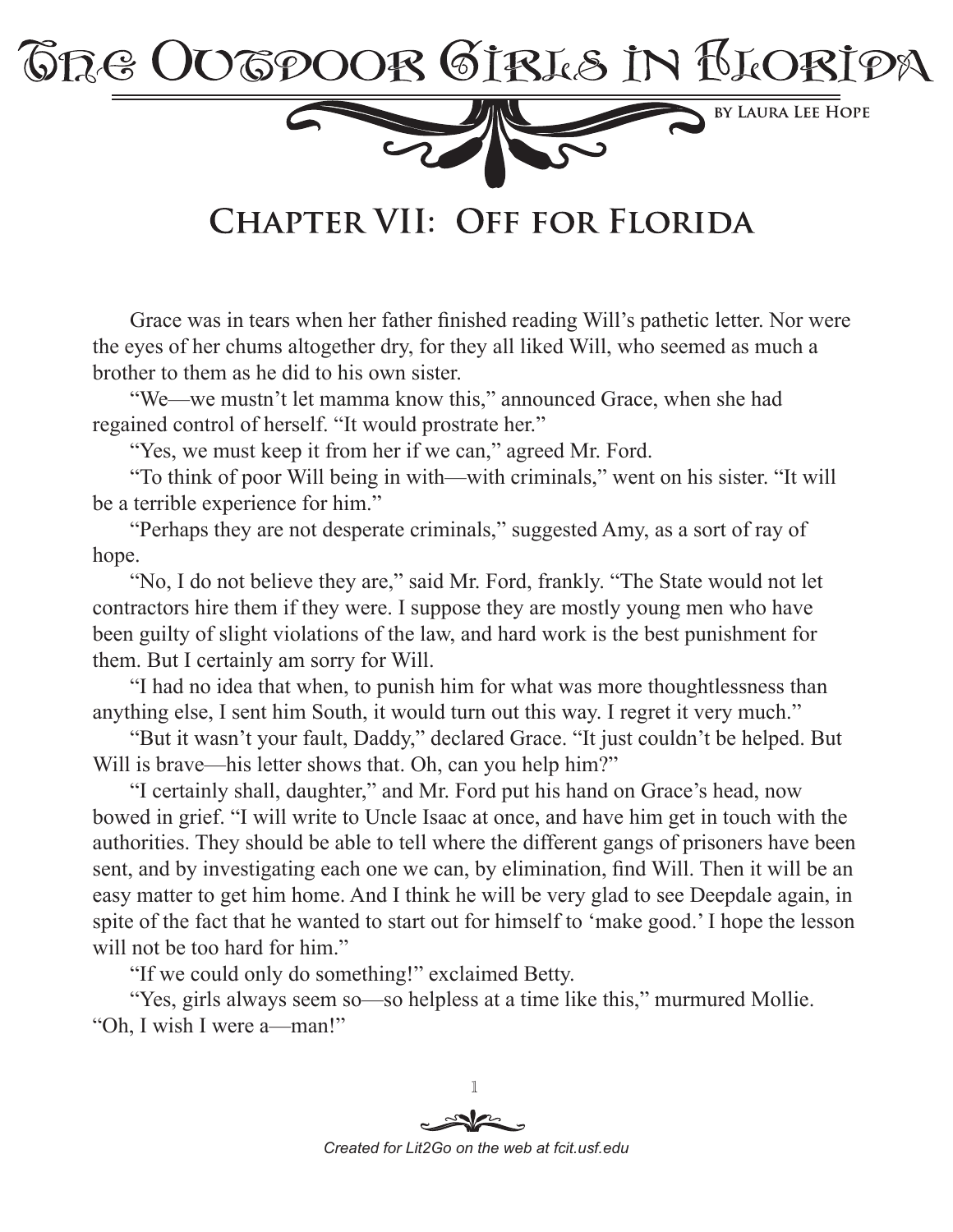"Tut—tut!" exclaimed Mr. Ford, with a laugh, something he had seldom indulged in of late. "We couldn't get along without our girls. You can offer sympathy, if nothing else, and often that is something as real as actual service. But I don't agree that you girls are helpless. You have proved in the past that you outdoor lassies can do things, and I would not be surprised in the future if you gave further evidence of it."

Though he spoke rather lightly, Mr. Ford little realized how soon the time was to come when the outdoor girls were to prove their sterling worth in a peculiar manner.

"Well, things are certainly taking a queer turn," said Grace as she looked at the scribbled letter of her brother, so strangely forwarded to them. "There is no telling how long ago this was written. Poor Will is probably having a hard time this very minute."

"He probably is if he's at work in a turpentine camp," said Mr. Ford. "It is no easy work, and it is no wonder the contractors have to take criminals, and fairly kidnap their helpers. Then they have to literally mount guard over them to force them to remain. But I must start things moving to aid Will."

Letters were written to Uncle Isaac, to the planter who had so kindly forwarded the letter, and to various authorities.

"But you girls must not let this interfere with your trip, nor with the enjoyment of it," said Mr. Ford, who had told his wife something of the truth, but not enough to cause her to worry. He said they had word from Will, and hoped soon to have him home. And Mrs. Ford, who leaned much on her husband and daughter, was more content than she had been. "Get ready, Grace," said her father, "and enjoy your winter in the South."

"I certainly don't enjoy a winter in the North," she replied. "Girls, did you see my chocolates?"

"Hopeless! Hopeless!" murmured Mollie, with a smile, as she found the confections on the mantel.

Preparations for the Florida trip went on apace. The girls were so busy sorting out what clothes they were going to take, and having new gowns made that, for a time, they almost forgot about Will.

Though Mr. Ford had set in motion various forces, no definite word had yet been received. But they were hoping that every day would bring some message. Uncle Isaac wrote that he was doing all he could.

Frank Haley, Will's school chum, and Allen Washburn, the young lawyer, were very anxious to start off and make a search for their friend. But Mr. Ford, though deeply grateful to them, thought it might complicate matters. So, much against their desire, the two young men were forced to remain in Deepdale.

 $\overline{2}$ *Created for Lit2Go on the web at fcit.usf.edu*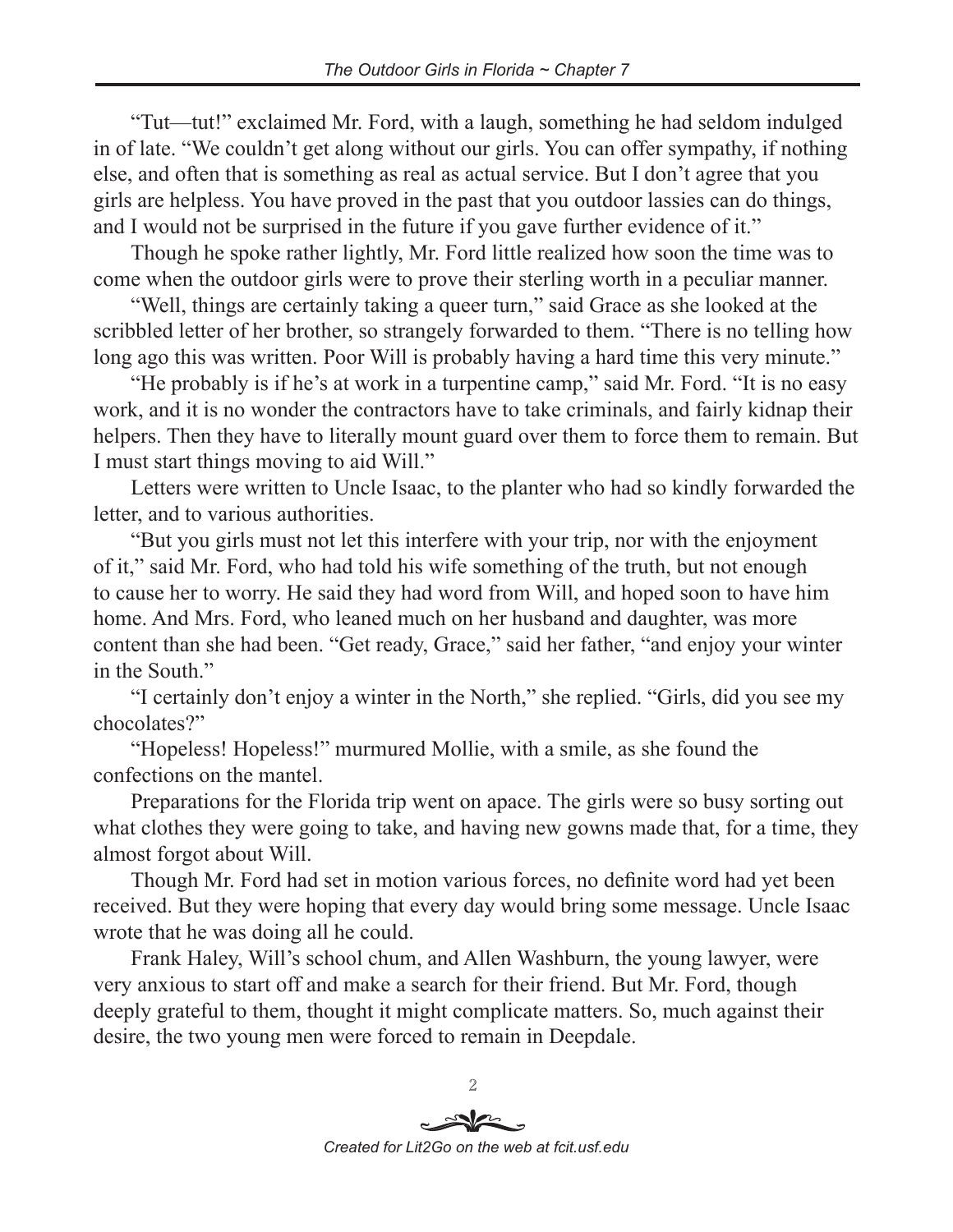"Though we may take a run down and see you," said Allen to Betty a few days before the one set for the departure. "Would you mind?"

"We shall be very glad to see you," she answered, rather non-committally.

"We?" he asked, pointedly.

"Oh, of course I meant that I would, too," and she blushed as she glanced at him. "That's better!" he laughed.

The next day Mollie telephoned for all of her chums to gather at her house for a sort of farewell tea some of the friends of the girls wished to tender to them. It was a cold, snowy, blustery day, and as Grace, wrapped in her furs, walked shiveringly along with Amy and Betty she remarked:

"I can almost envy Will now—down where it is nice and warm."

"Oh, we'll soon be there," answered Betty.

They found Mollie in the midst of showing some of her new gowns to her friends, and the three chums joined in the admiration. For Mollie, with the characteristics of a French girl, loved pretty clothes, and rather inclined to a pronounced style not indulged in by her chums. But she always dressed becomingly.

"It is lovely!" exclaimed Hattie Reynolds. "But isn't it awfully light, Mollie?"

"Not for where we are going," was the answer. "You forget that we are going to a summer land. Oh, Dodo—stop that!" she cried, for from the room where stood Mollie's half-packed trunk came the twin, trailing a garment. "That's my best petticoat!" wailed Mollie. "You'll ruin it. And Paul! What are you doing with that shirtwaist—it's my very finest lawn!"

"Us 'ookin' for tandy!" calmly announced Dodo. "Has oo dot any in oo pockets?"

"Pockets! We never have pockets!" cried Betty. "Oh, aren't they too funny for anything!"

"You wouldn't say so, if they did this—or something like it—to you three or four times a day," exclaimed Mollie, half-crossly, as she advanced to rescue her garments. But the twins backed away, stepping on the skirt.

"Paul—Dodo—give those to sister at once!" commanded Mollie.

"Us will—for tandy!" stipulated Paul, craftily.

"Oh, if I only had some!" exclaimed Mollie.

"Allow me," volunteered Grace, producing a bag. "Here, children."

"Not while they have my things!" cried Mollie. "Chocolate on my white waist never! Put the things down. Paul—Dodo, and Grace will give you candy."

"Oo dot tandy?" asked Dodo, looking doubtfully at Grace.

 $\mathfrak{B}$ *Created for Lit2Go on the web at fcit.usf.edu*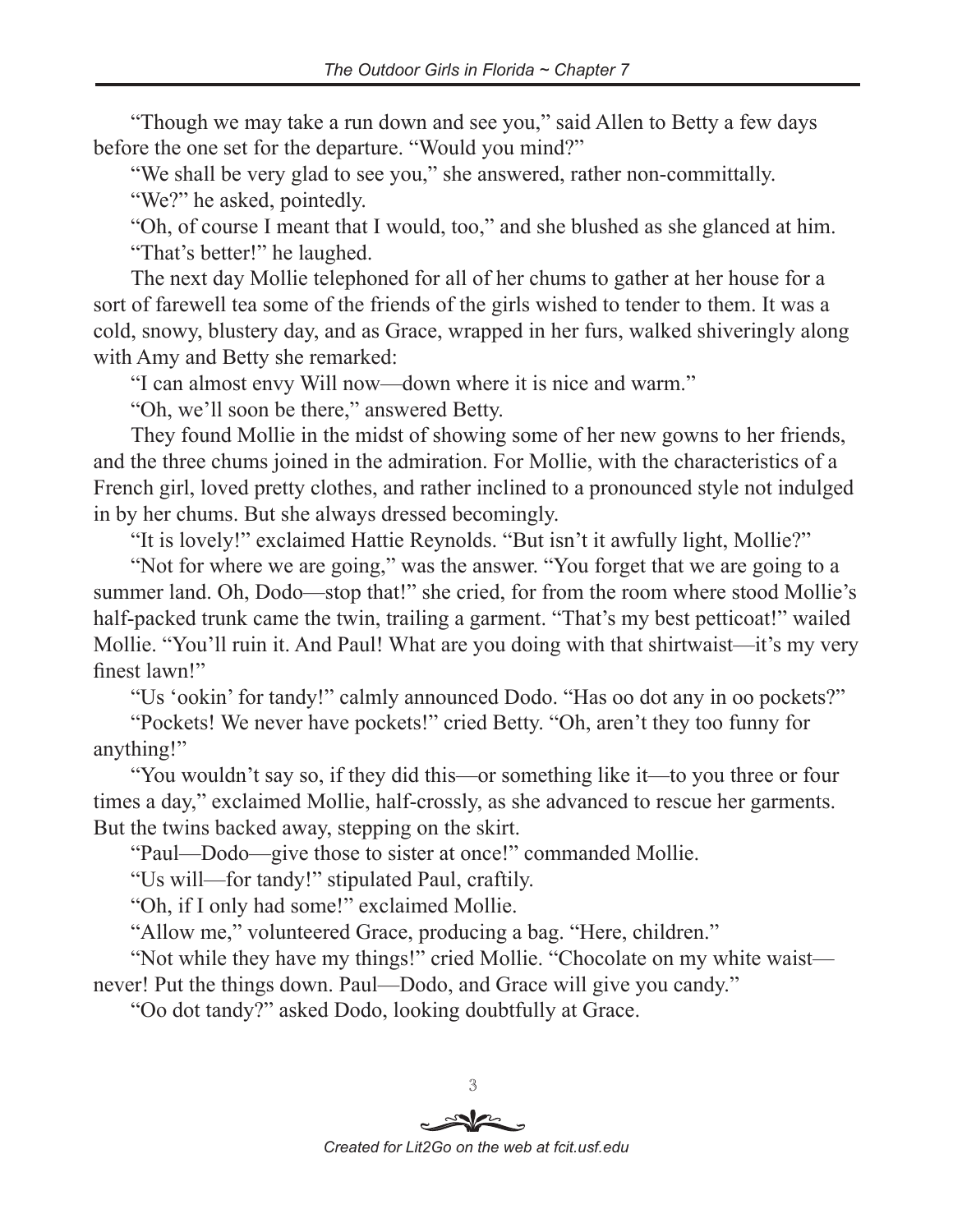"Yes," and she opened the bag to show them. This was evidence enough, and the garments were placed where they belonged, Mollie hastening in to lay them straight again.

The little tea was a success, in spite of the invasion of the twins. The girls were bidden farewell by their friends—rather envious friends, to be frank—for who would not envy one a trip to sunny Florida with its flowers in the midst of winter?

The motor boat had been crated and shipped. Mr. Stonington had arranged his business for a long stay in the South, and all was in readiness for the trip. The girls had decided on a hundred and one things to take with them, and had rejected as many, only to make new selections. But finally even their exacting tastes were gratified, and satisfied, and their trunks were ready to go.

"But oh, I do wish Aunty Stonington was better," sighed Amy, the day before that set for their departure.

"Why, is she worse?" asked Betty.

"She seems very weak. Uncle is quite worried about her, though the doctor says the change will benefit her as soon as we get there. But I am afraid about the trip, though we are to go in a compartment car, and won't have to change."

"That will be lovely," said Grace. "We'll look after your aunt for you, Amy."

"That's sweet of you girls. Perhaps it will not be as bad as I fear. But she seems failing rapidly. The winter has been unusually severe for her."

"And poor mamma is not herself," murmured Grace. "Lack of news from Will seems to prey on her mind. But there! don't let's talk any more about our troubles. Let's look on the bright side of the clouds. I'm sure we ought to just hug Amy to pieces for giving us this nice trip."

"Well, please leave enough pieces of me so I can eat an orange or two when we get to Florida," laughed Amy.

"Also enough to catch a few alligators," added Betty.

"Don't you mention the horrid things!" cried Grace with a nervous shiver. "Are there really any there, Amy? Say no, my dear, and I'll give you two chocolates."

"Well, there are some," said Amy, who never could seem to dissimulate. "But Uncle Stonington says they are small—at least, near where we are going. Some people have them for pets."

"Mercy!" cried Grace. "I'd as soon have a pet snake."

"Well, we won't worry about them until we get bitten," suggested Mollie. "And perhaps their bark is worse than their bite. Do they bark, Amy?"

"I'm sure I don't know."

 $\overline{4}$ 

*Created for Lit2Go on the web at fcit.usf.edu*